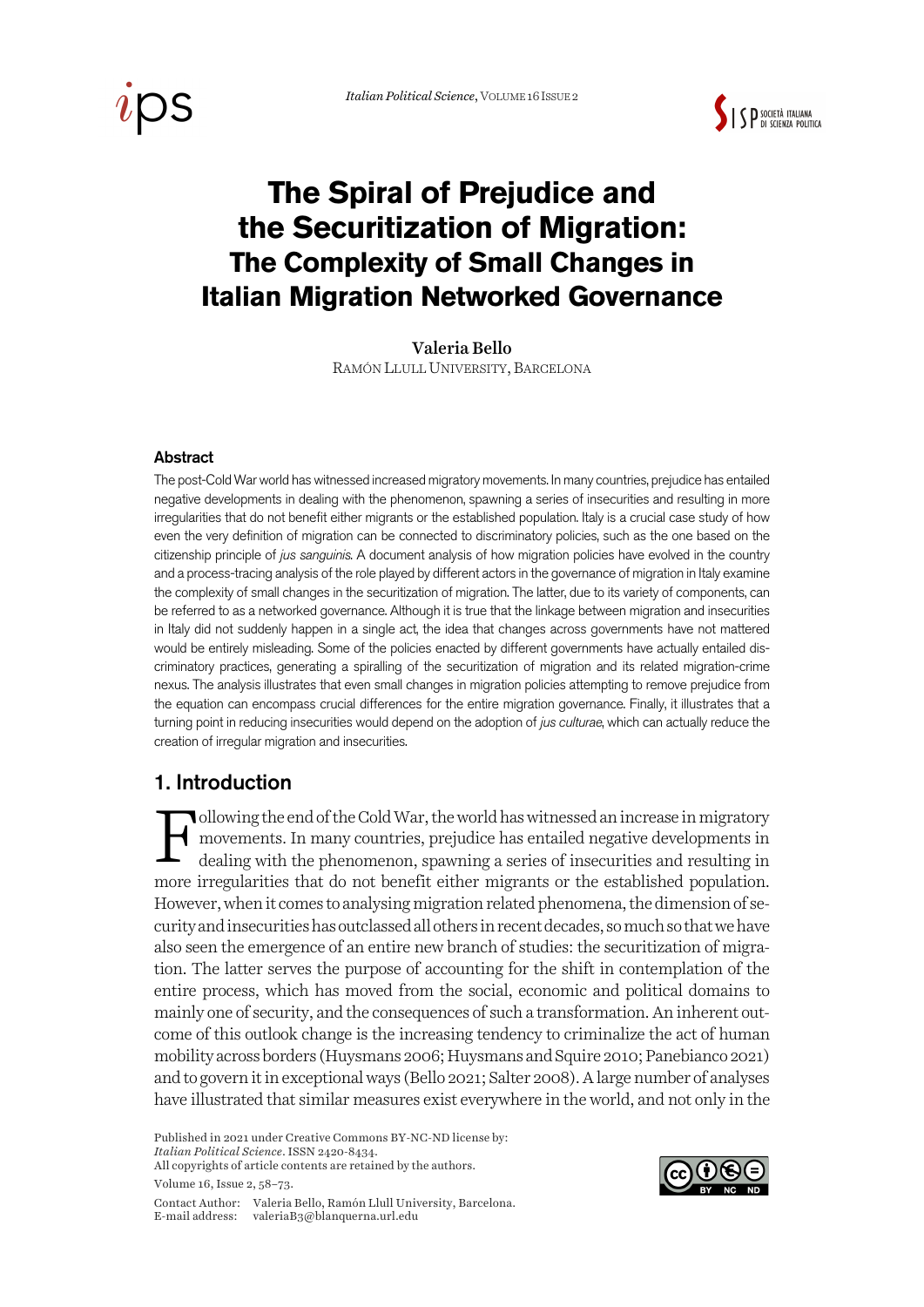West, and have grown mainly since the end of the Cold War (Bello 2020; Bigo 2002; Huysmans 2006; Salter 2008).

While these conservative tendencies have increased, welcoming movements, solidarities and progressive politics have also flourished, as the literature has recently highlighted (Crepaz 2020; Della Porta 2018; Della Porta and Steinhilper 2021; Mitchell and Sparke 2018). Similar countermoves have been interpreted in terms of either desecuritization or countersecuritization (Balzacq 2010; Strizel and Chang 2015; Vuori 2010). The difference between these two approaches is especially useful in considering the effects they encompass: while desecuritization has the final aim of moving migration governance back into the social, economic or political domain to which it initially pertained, countersecuritization results in the spiralling of the phenomenon and the creation of more confrontational situations (Balzacq 2010; Bourbeau and Vuori 2015).

If the concept of countersecuritization certainly explains a key component that enables us to suitably understand how the securitization of migration escalates, it also considers that all accelerations need to start from a growing hostility between two parts. However, other theories (Maguire 2015) have explained that the securitization of migration is self-fulfilling and self-reinforcing and it does not always need an equally powerful opponent to speed up its dynamics (Bello 2020a). The securitization of migration has the power to self-accomplish its own initial prejudice: by declaring something as a threat -the *speech-act* that ontologically identifies the referent object "migration" a danger (Buzan and Waever 2009; Waever 1993)- and regulating it as such through policies (Panebianco 2020), it enables practices (Léonard and Kaunert 2020b) creating a climax of emergency that finally normalizes its treatment in exceptional ways (Salter 2008). The spiralling of the securitization of migration is not only due to the confrontation of two different groups with contrasting interests (Vuori 2010).What Bigo called the 'govern*mentality* of the unease' (Bigo 2002) is not only responding to the interests and mentalities of certain categories such as security professionals. All the actors called to govern or manage migration can enact a securitization of the field if their cognitions are prejudicials (Bello 2020a). If the actors who intervene to regulate human mobility are prejudicial towards migrants and migration, they will create a spiralling progression, which will further criminalize human mobility, propagate hostilities and socially construct it as a threat. As a consequence, prejudice truly matters on how migration is governed and becomes a crucial dynamic in the spiralling of securitization of migration and a crucial part of its way of configuring migration as a threat.

By considering the Italian securitization of migration as a spiralling progression, such an analysis also speaks to those studies that have considered that migration policies in Italy have not completely transformed along with the changing of governments (Strazzari and Grandi 2019; Zotti and Fassi 2020) but that the relation has been far more complex, mainly between 2002 and 2019. Although migration is a matter which is regulated through national policies, its development indeed depends on a variety of actors, external and internal to the country politics; thus it is more correct to speak of a migration networked governance rather than a migration policy, in line with how a *networked governance* has been previously defined (Bee and Bello 2009).

An analysis of Italian migration policies will look for elements pertaining to the spiralling effect of prejudice in the securitization of migration and will explain the outcomes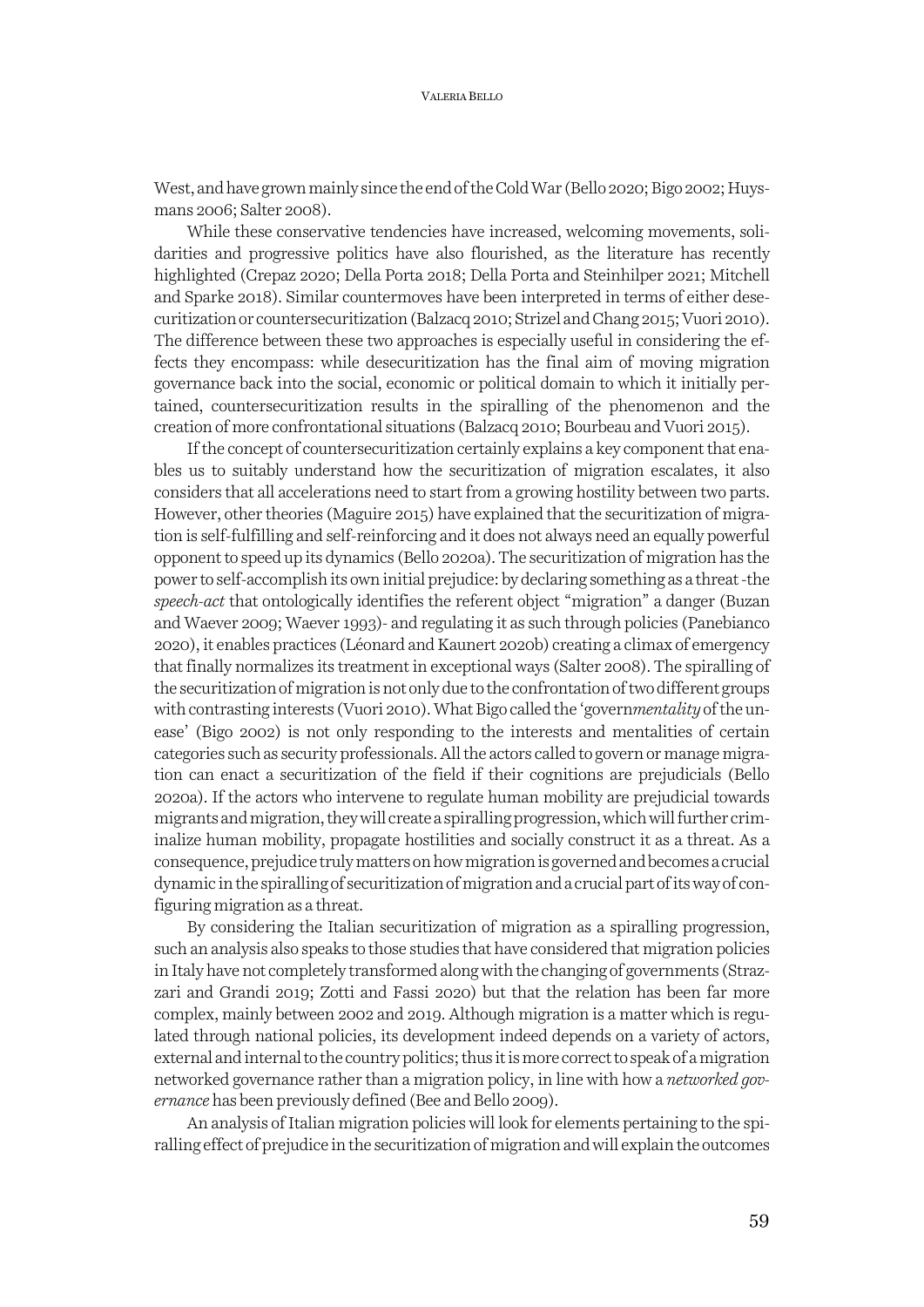in the Italian networked governance of human mobility. The study aims to apply the theoretical framework of the spiral of prejudice (Bello 2017; Bello 2020a) and will show that the only way to disentangle the migration-crime nexus is to operate at its root causes, mainly by removing prejudicial cognitions intervening in any of the steps that constitute the regulation of international human mobility in Italy. The current work will consider the role of prejudice in the securitization of migration to prove the complexity of small changes and variations in Italian migration governance. Hence, the article first elucidates the link between discriminations and the very categorization of migration to subsequently understand, in the second section, the usefulness of such a framework in analysing the securitization of migration and the complexity of small changes in Italian migration networked governance. Such a study can illustrate how, in a migration networked governance, nuanced variations in policies (*top-down moves*) are intrinsically connected with important transformations in practices (*horizontal moves*) and narratives<sup>1</sup> (*bottom-up moves*). Paraphrasing this, the goal of this examination is to highlight the role of small changes in migration governance in the securitization of migration and its related migration-crime nexus through both horizontal and vertical countermoves. In particular, the migration-crime nexus is a socially constructed connection between criminality and human mobility that political actors establish through speech acts, policies or practices (Huysmans 2006). By simply coupling migration and crime, or migration and security in speeches or policies, and by treating migrants as criminals in practices, politically relevant actors are able to depict migrants as criminals in the eyes of the general population. The article shows how such a connection was established through a networked governance of migration in Italy from 2002 onwards. It concludes the discussion by identifying the most relevant divergences within all Italian migration policies, from the initial Turco-Napolitano Law and the following Consolidation Act (Testo Unico) of the Discipline of Immigration and the Regulations of the Condition of the Foreigner of 1998 to the current Law 18 December 2020, which consolidates Lamorgese's Decree.

## 2. Prejudice and the Categorization of Migration: *Jus Sanguinis*, *Jus Soli* and *Jus Culturae*<sup>2</sup>

A vast literature on prejudice has long existed in social and political science (Allport 1954; Pettigrew and Meertens 1995; Dovidio 2001) and in its breadth has helped to discern several ways through which the phenomenon impacts everyday political and social life. To make a broad excursus<sup>3</sup>, it is usually understood as a set of learnt negative attitudes or dispositions that a person can manifest towards others (Allport 1954), that are based on antipathies that precede actual experience (Pettigrew 1980) and can be associated with specific political

<sup>&</sup>lt;sup>1</sup> There are several different types of narrative that are relevant to analyse in the field, from grand narratives to meta-narratives to micro narratives (see for example Suganami 1999; Oppermann and Spencer 2018). In this text, when referring to narratives, they are analysed as *bottom-up moves* reflecting the literature of securitization of migration.

<sup>&</sup>lt;sup>2</sup> After this article was already submitted to the journal, there were crucial developments in the Italian Parliament on the topic, with a discussion about the approval of *jus scholae*, which is substantially very similar to the *jus culturae* discussed here.

<sup>&</sup>lt;sup>3</sup> It is impossible to do justice to the entirety of the relevant literature on prejudice, and this article only aims to apply the concept to the political analysis of how its spiralling in Italy has impacted the governance of migration.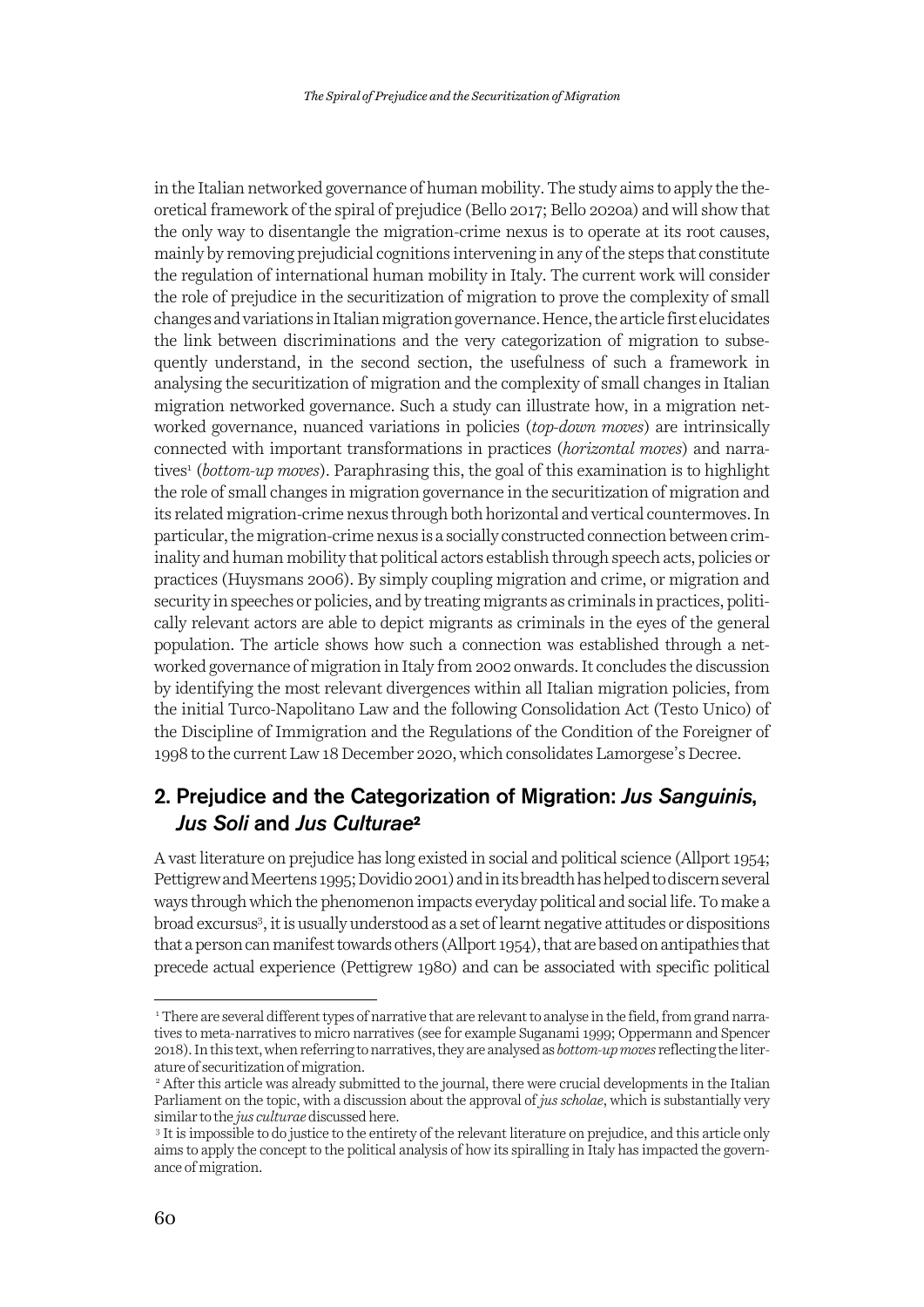#### VALERIA BELLO

conservative behaviours (Adorno et al. 1950). It can be expressed in covert or more blatant ways (Pettigrew and Meertens 1995) and can also represent a collective phenomenon that then historically develops in institutional forms of discrimination (Dovidio 2001). If as an individual disposition it can feed political extremism, understanding prejudice in its collective dimension helps disentangle how it mixes with policies in certain foundational ways. Historically it has been linked with the development of extremist politics and the collapse of the nineteenth-century international system (Polanyi 1944), an intellectual operation that has contributed to explaining 'why prejudice is a global security threat' (Bello 2017). Because it obviously refers to the discrimination of alterities, migrants are intrinsically amongst the most affected by the phenomenon.

Taking a step further, it would be possible to even claim that migration itself as a label is both ontologically and epistemologically an effect of prejudice. The term 'international migration' is an act of socio-political engineering, a category invented to identify and consequently regulate a human action that relates to some basic human need, such as the choice of establishing a residence and possible movement somewhere else. In order to track its complexity, it could be useful to first despoil it of all the social constructions introduced by the political organization of life, to then consider the complexity of migration ontological entanglement with discriminatory securitizing moves.If tracked down to basic and constitutive elements, indeed one could ponder that persons have three main strategies at disposal regarding their residence: establishing it in a place that they consider safe and, possibly, to their liking; adapting their residence to new conditions if necessary; and changing it when the place proves to be no longer safe or to their liking. This moving of residency is identified with the term 'international migration' when the relative movement happens to cross another human socio-political invention: national borders. In such a light, the 'international migration' category is *ontologically* related to the creation of foundational boundaries ensuring control over the simple natural course of life on the planet.

Still, in this simplified description, it already becomes clear that the category of migration exists only as a consequence of the intentions to control who accesses certain privileges on a national basis. In fact, even if it is normally taken for granted that, when dealing with international migration, scholars, stakeholders and policymakers are considering the very human phenomenon of crossing physical borders, such an accepted fact is not entirely true. International migration does not always relate to the *physical*crossing of borders, but it does always encompass, instead, a form of human discrimination (Bello 2017). Due to human regulations and cognitive perceptions, the category of international migration goes far beyond the physical act of crossing borders. A clear example of a similar circumstance is that today it is practically impossible to establish a single definition which is valid for all cases everywhere. The same International Organization for Migration had to add a note to its web page 'Who is a Migrant?' to clarify that '[a]t the international level, no universally accepted definition for "migrant" exists'4 . The status of being a migrant does not only depend on the physical act of, and the reasons for, crossing international borders. In certain countries, like Italy, one can be a migrant also without crossing international borders. A similar situation happens in all those countries where citizenship is based on *jus sanguinis* rather than on *jus soli*. Persons born in Italy of foreign parents will be considered migrants even if they have never crossed any international borders in their entire life. As a consequence, the category

<sup>4</sup> See IOM Webpage 'Who is a Migrant' available athttps://www.iom.int/node/102743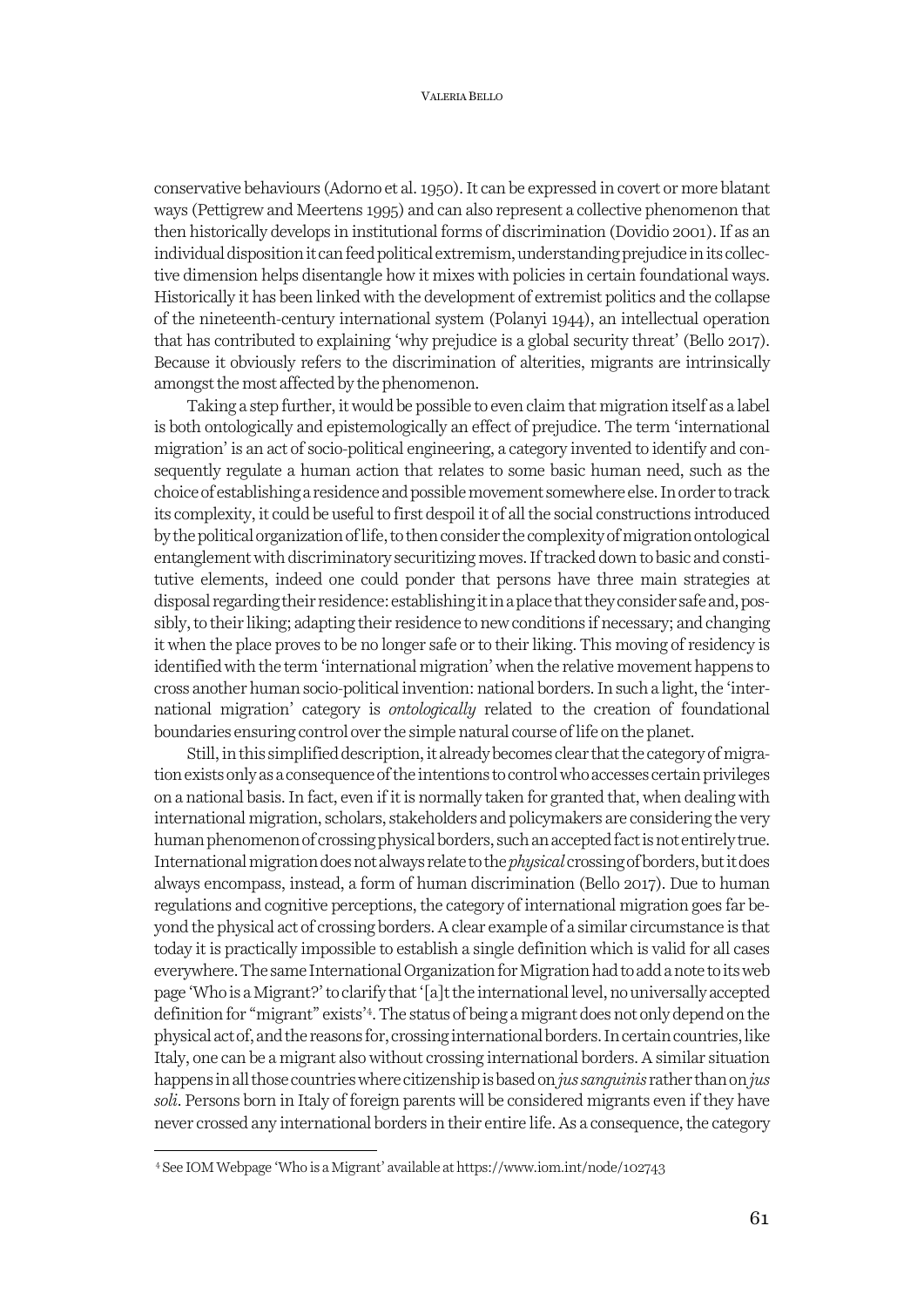of migration extends beyond those persons who have crossed international borders to establish their life somewhere else from their place of origin or citizenship, if they have ever had one<sup>5</sup> in the first place.

In these countries, the institutional incorporation of persons who have never crossed international borders into the category of international migration stretches what is a physical event, 'the crossing of international borders', already ontologically constructed through the invention of the nation to discriminate who possesses certain rights, into an entirely subjective, epistemological, matter. It depends on both how the state and its apparatus understand 'who people are', and how the society perceives and socially (and cognitively) constructs them, rather than 'what they actually do'. In countries where *jus soli* applies, all those born there will be considered citizens. However, persons who were born of foreign parents in countries where *jus sanguinis* is the element that guarantees access to the 'body of the nation', will be considered migrants in such places, as happens in Italy.

In a similar contingency, persons who have never crossed the borders of the state where they were born, can also become 'irregular migrants' once they reach the age of majority, when their visa no longer depends on the family status. For example, visas cannot be granted if the person is unemployed and no longer attends the education system. This case is a very concerning situation for over one million minors in Italy. However, it is to be noted that, yearly, a number of these come of age and are no longer counted among Italian minors without citizenship. Therefore, the number of those affected by this policy is constantly underestimated.

For many years now, a political battle has been fought to guarantee what in Italy is known as *jus culturae*. Differently from the *jus soli*, *jus culturae* intends to connect citizenship not so much to the fact of being born in the country but to the fact of being educated in the culture of the country. Such a criteria would solve the situation not only of those minors who were born in the country (as the *jus soli* would do) but also of those who arrived in the country at a later age. To make a clear example from real-life, *jus culturae* would avoid the possibility of two sisters born of foreign parents, one having arrived in Italy at the age of two and the other born in the country, having different citizenships and different rights. However, despite the changes in governments, and a serious attempt to modify the citizenship law between 2015 and 2017, Parliament has been very resistant to addressing the current unequal treatment of *Italians without citizenship*, due to a tense political climate which the elections of 2018 made evident.

As a result, in Italy, and in many other countries where *jus sanguinis* applies, the phenomenon of migration is not only a real, physical situation entailing the crossing of borders. It is also evidently an institutional category that the state uses to differentiate between human beings; it discriminates unequally against those who come to reside in the country at a later stage and against those born and residing within its territory. In such countries, as in Italy, hence, migration is a discriminatory category *per se*, which denies the enjoyment of certain rights to some persons, and it is not only a definition that describes the crossing of borders: its usage extends far beyond this physical action.

For the state itself, the extension of the category of migration would stop here. However, from a socio-political point of view, it can be stretched further through specific perceptions, as people can perceive certain persons to be migrants even if they are not

<sup>5</sup> The case of 'statelessness' indeed complicates further the definition of the problem.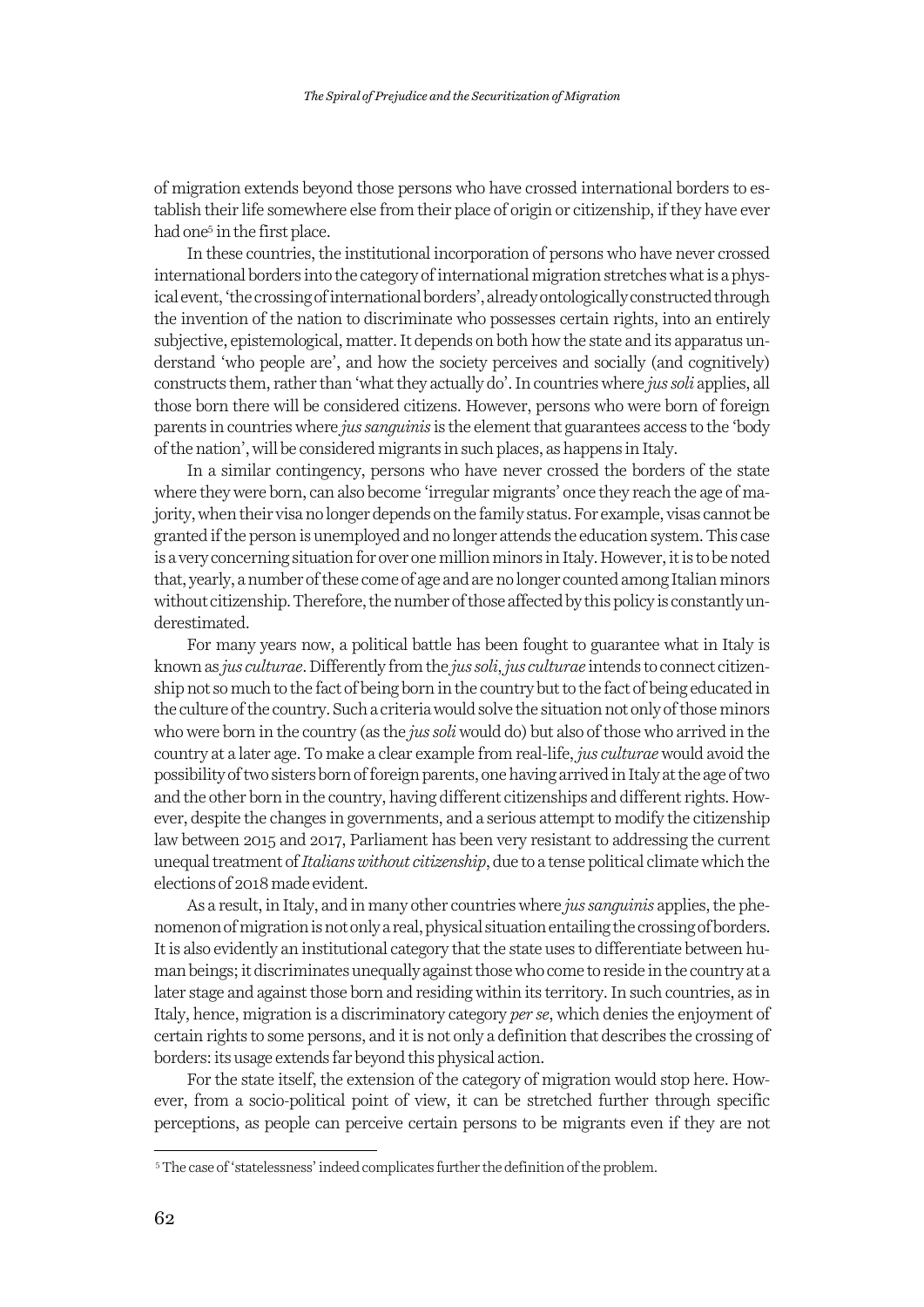#### VALERIA BELLO

migrants at all but are actually citizens of the state, with their Italian nationality stated on their passport. Such an occurrence can depend upon physical or cultural discriminatory elements. Citizens who represent a minority in a state can be cognitively placed in the 'migration' vessel by the vast majority of the population. A similar cognition explains why, if asked how numerous migrants are in the country, many would have an exaggerated idea of the state of affairs (Bello 2017; Blangiardo and Ortensi 2020; Diamanti 2019).

This first discussion of the very definition of migration sets out the reasons for which discriminatory acts seep into the core of all those elements that constitute the governance of migration and develop it into an excessively debatable political issue. An awareness of such prejudices, which are evidently at some of the roots of the means used to regulate human mobility, does not necessarily help disentangle the problem. Specific political interpretations actually prosper on discriminations and on marking differences and borders rather than fighting them. There are political beliefs that evidently question the idea that there exist universal human rights and that all persons are entitled to the same rights of a life with dignity. It is of course the case of far-right and sometimes populist parties (Geddes and Petracchin 2020), which, when they do not completely neglect human equality, position the applicability of these rights in specific territories as they come to be determined by national boundaries. In other words, far-right and populist organizations and movements, in the best of cases, would argue that migrants are entitled to certain rights (for example a life with dignity) within their homelands but not in other countries (Ambrosini 2020). This has been a typical discourse in Salvini's Lega, with the well-known slogan 'Salviamoli a casa loro' (Zotti and Fassi 2020).

Nonetheless, even leaving aside the case of extremist political movements and organizations, at the basis of the very idea of who composes the body of the nation there may be more prejudiced or more inclusive approaches (Bello 2017), which are reflected in the point in case of *jus sanguinis* versus *jus soli* citizenship laws, and all the mixture of law principles through which countries fall into mid-range positions. Some scholars have suggested that exclusionary politics is at the core of the formation of nation states (Wimmer 2002). Since the state has been defined as monopolist in the power realm by a variety of actors, and mainly as a consequence of globalization (Castles and Davidson 2000), migration has become an increasingly politicized matter of state and a core part of party politics and campaigns.

Igniting the nucleus of the identitarian machine of us versus them, migration is 'weaponized' (Greenhill 2010) and 'securitized' (Huysmans 2006) and normally dealt with through exceptional measures (Salter 2008). If the political and instrumental use of migrants as weapons was already a well-known fact in international relations, the securitization of migration has instead emerged since the end of the Cold War (Bigo 2002; Huysmans and Squire 2010), and the exception has been normalized particularly in our post-9/11 world (Salter 2008).

Italy in this sense is not any different from other countries and the changes of governments have not, according to some (Strazzari and Grandi 2019; Zotti and Fassi 2020), entailed particularly different politics. However, the relevance that prejudice plays in the governance of migration – understanding 'governance' as a process that leads to decisionmaking through the contributions of several different types of actors, including both state and non-state actors – is crucial in differentiating how the process can accelerate and create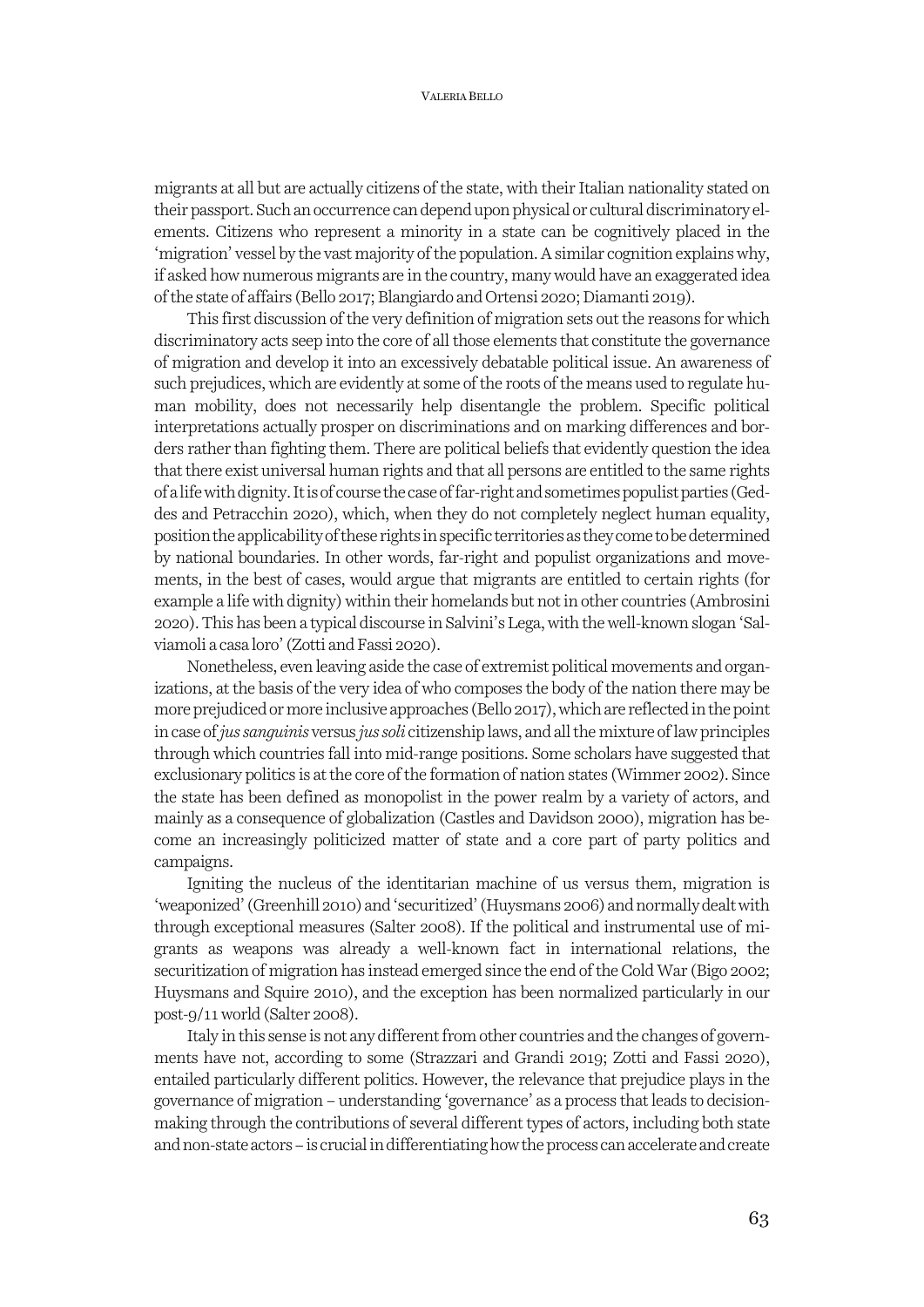a negative framework. However, the same can happen in the opposite direction to positively govern the phenomenon of migration. Specific cognitions (Bello 2020) can be at the very core of small changes in migration policies that can either intensify the migration-crime nexus or its deconstruction.

An analysis of Italian migration policies shows how even slightly different changes in migration policies, and more generally in a country's migration governance, can encompass crucial differences for the security of both migrants and the general population. In particular, prejudice can represent a key demarcating line in a country's governance of migration which, if not avoided, can contribute to generating a realm of insecurity that reinforces its own initial discriminatory elements and a securitizing migration-crime nexus. Prejudice can thus entail a spiralling of the securitization of migration, which does not benefit any non-violent part of the process but only strengthens aggressive politics. Both state and non-state actors feel called on to defend their positions, creating more fences and borders, through policies (Huysmans 2006), practices (Léonard and Kaunert 2020), and an array of discursive strategies (Bello 2020a), from speech acts to narratives. This work claims that small changes in Italian migration policies can crucially affect more general Italian migration governance, which happens not only to be exercised through top-down directives, but also through practices and narratives (Bello 2020b; Panebianco 2020; Léonard and Kaunert 2020b), which heighten the initial effects of migration policies.

# 3. The Methodological Description of How to Analyse a Networked Governance of Migration and the Spiralling of Prejudice

When it enters the gears of the institutional and governmental machine, prejudice can entail a spiralling progression that further boosts stereotypes and engenders new discriminatory attitudes, which end up spreading across societies and self-fulfilling negative expectations (Bello 2020a). That this spiral of prejudice takes place in Italy has been proved both in the analysis of the narratives that originate from the bad management of reception centres (Bello 2020b), and from the accentuation of exceptional measures that recent Italian governments have taken through law decrees, namely Salvini's security decrees in late 2018 and early 2019, which contributed to creating further situations of insecurity (Bello 2021). These decrees have evidently resulted in a series of inhumane practices, but they have also generated reactions from a part of civil society, who reacted strongly to the decisions to close ports to rescued migrants in the Mediterranean Sea (Panebianco 2021). Such studies all relate to how the way migration is governed in Italy can be framed in a broader scenario, too often creating practices that condemn migrants to vulnerabilities (Fontana 2021). Likewise, it has been emphasized how such politics has not happened in a vacuum but builds on already existing international trends (Strazzari and Grandi 2019). Others have instead illustrated the growing interconnection between international and domestic management of migration across different governments (Zotti and Fassi 2020).

This study employs a document analysis of all the migration policies and policy reports issued from 1998 to 2020, so from the Turco-Napolitano Law of 1998 to the most recent law 173 of 18 December 2020. It includes, therefore, an examination of 22 policy documents (see Annex 1) in order to identify relevant changes. For each of the changes introduced in the policies, a consideration of their effects on the networked governance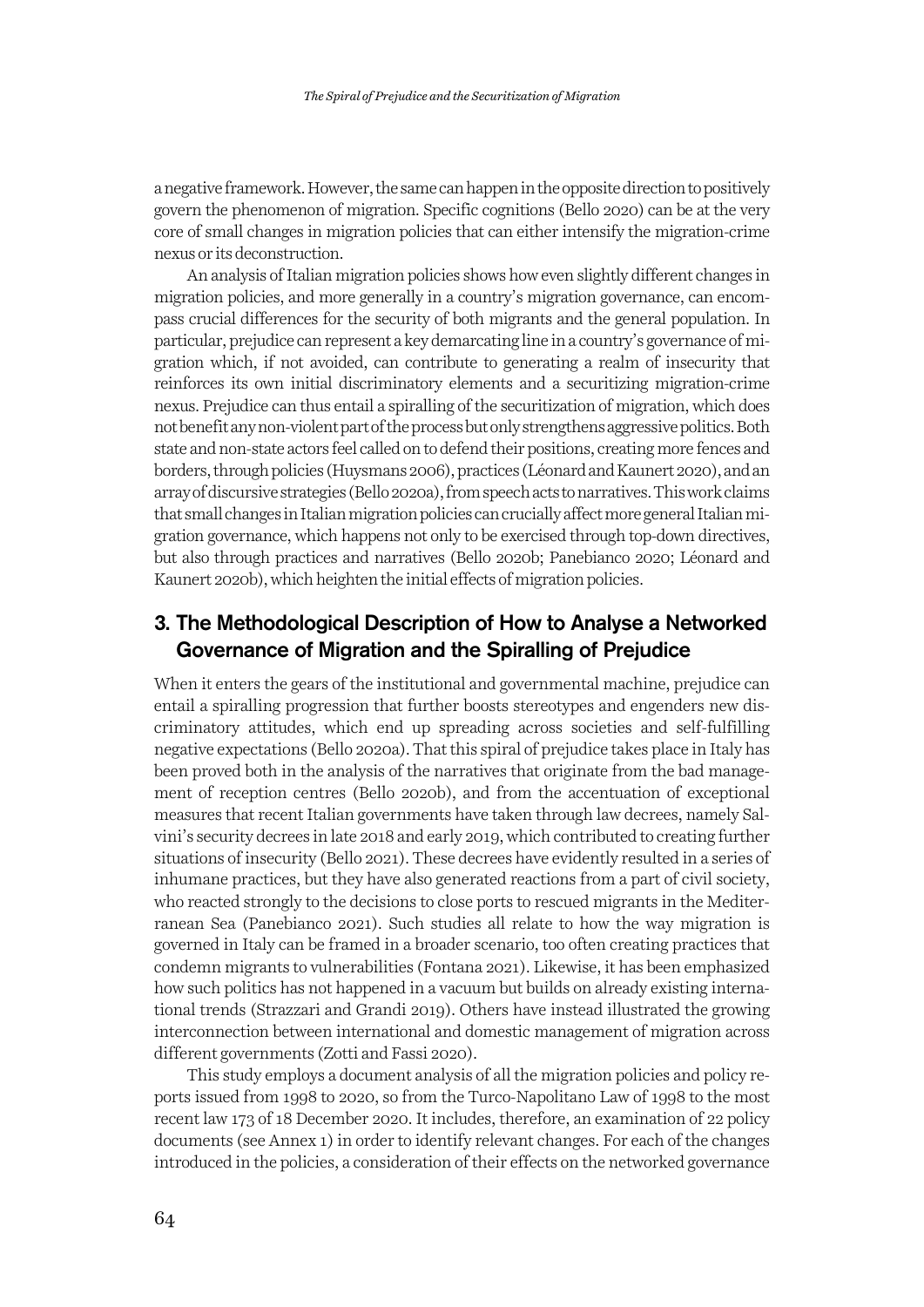of migration is taken into account through the method of process tracing. 'Process-tracing might be used to test whether the residual differences between two similar cases were causal or spurious in producing a difference in these cases' outcomes' (George and Bennet: 6-7). Process-tracing is very helpful in identifying causal inference (Checkel and Bennet 2012). Particularly, it is valid in considering causal process observations (CPOs), and in validating hypotheses in multi-method research, such as this one that involves document analysis and outcomes of observed changes in terms of practices. Checkel and Bennet (2012) particularly stress that process-tracing can help identify the causal observation of the independent variables (the effect of changes in policies) and assess the effects on the dependent variable, which in our case is the changes in practices. Process tracing is used in this study's multi-method research in an interpretivist perspective. 'In an interpretivist perspective, process tracing allows the researcher to look for the ways in which this link manifests itself and the context in which it happens. The focus is not only on what happened, but also on how it happened' (Vennesson 2008: 233). Therefore, process tracing is valid in considering the outcomes that small policy changes have had for other actors involved in the process, to account for the effects on the networked governance of migration.

Indeed, although the competences for overseeing migration issues lie within the national policy framework, those concerning asylum are strongly dependent on the common settings established by EU regulations, even if their actual implementation is decided by the countries (Léonard and Kaunert 2020a). Without entering into the specificities of why demarcating a line between the two categories – migration and asylum – in real case scenarios is often impossible, as discussed at length in a different study (Bello 2017), the overcrossing of political responsibilities can often be used as a shield to escape criticism, but also to create opportunities for policy venues and venue shopping, which refer to the abilities and strategies that private actors use to influence the decision-making subdivisions of political institutions (Léonard and Kaunert 2020a).

Evidently, such an intricate process further complicates – and obscures – all the nodes in the network of actors that intervene in the field. Indeed, if on the one hand the decisions are taken by political public actors at the European (asylum) and national levels (migration), these are then implemented by other actors. In Italy crucial roles are played by the prefectures, which are administrative offices that oversee the implementations of migration policies in provinces, and by managers of reception centres, whose activities strongly influence how migration is perceived in local areas (Bello 2020b). Such a situation resembles the networked governance model previously identified for the European public sphere (Bee and Bello 2009), a model that accounts for the intervention of actors at the horizontal level that implement and influence decisions, in addition to those who play a role at the different hierarchical levels (European, national and subnational levels). When it comes to migration networked governance, the EU is the supranational hierarchical level, the Ministry of the Interior is the national level and the prefectures play a role at the subnational level. However, horizontally, at all of these levels (European, national and subnational or local), organized interest lobbyists, civil society, and managers of reception centres all exercise an influence on how migration is governed.

65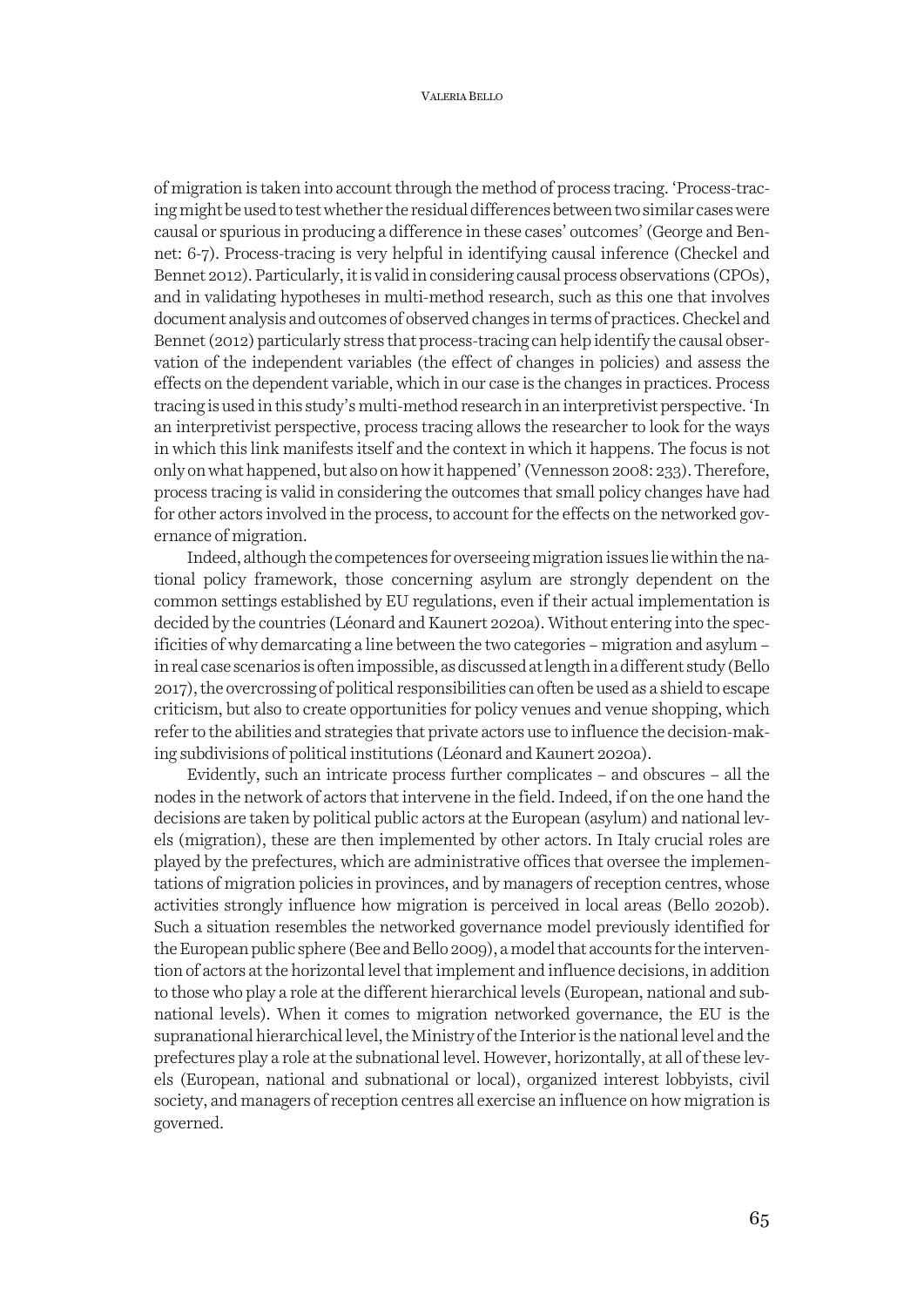The relevance that these different actors play in the networked governance of migration is also proven by the very fact that, after the notorious term served by Matteo Salvini in the Conte I government, the Ministry of the Interior passed to someone who had been exercising the role of prefect since 2003, Luciana Lamorgese, and since 2017 in the very relevant context of the city of Milan. Recently, it has been advanced that precisely such an appointment of a technocrat as Minister of the Interior was intended to reduce the politicization of the issue (Zotti and Fassi 2020), as also the national newspaper *Il Corriere della Sera* reported on 4 September 2019 (Corriere della Sera 2019).

Spawning a series of stereotyping narratives, which contributed to the migrationcrime nexus to a greater extent, negative storytelling can be referred to as one of the main means of what in the literature is known as securitization from below (Bello 2020b; Ejdus and Rečević 2021). However, other changes in Italian migration policies have instead definitely affected governance in a different direction. Such shifts, actually, do not happen only towards a securitizing direction, entailing a negative framework for the management of migration, with the further creation of insecurities. The spiralling process can assume different directions, and small changes can also bring about crucial positive dynamics.

# 4. The Prejudicial Spiralling of Securitization in Italian Migration Policies and the Relevance of Small Changes

The *incipit* of the securitization of migration in Italy and its related migration-crime nexus started with the Bossi-Fini Law in 2002 (Law 189/2002). Law 189, strongly promoted by Gianfranco Fini, leader of the far-right party *Alleanza Nazionale* (National Alliance), and supported by Umberto Bossi, leader of *La Lega Nord* (The Northern League, which has now changed its name to simply The League to project itself at a national and not only at subnational level), introduced for the first time in Italy the criminalization of those who had travelled irregularly to Italy. It indeed entailed prison custody for those who were caught arriving in Italy without the proper documentation. This was evidently in contrast with the Geneva Convention, of which Italy is signatory. The Geneva Convention establishes that a person who declares they are looking for shelter for reasons of discriminations and risks to their own life in their country of origin, has the right to individual case treatment and, consequently, until the case is not solved by the state, cannot be considered an irregular migrant. In addition to this, law 189/2002 also limited the social protection that was initially guaranteed by the Turco Napolitano Law, and only accepted humanitarian protection, applied only for serious and exceptional personal safety reasons. As a consequence of the exclusion of social protection many more migrants who had travelled without the proper documentation could be considered irregular migrants and detained, enlarging the numbers of irregular migration in Italy because those previously considered refugees would become irregular migrants. Indeed, the law was declared illegitimate by the Constitutional Court (Corte Costituzionale), with sentence no. 222 of 15 July 2004.

Despite this, the law evidently worsened with the so-called Berlusconi Security Package in 2009, which protracted the custody of migrants in prison-like conditions to a maximum of 18 months, whereas in the Bossi-Fini Law, custody could be protracted for a maximum of 90 days. Therefore, the Bossi-Fini law and the Berlusconi Security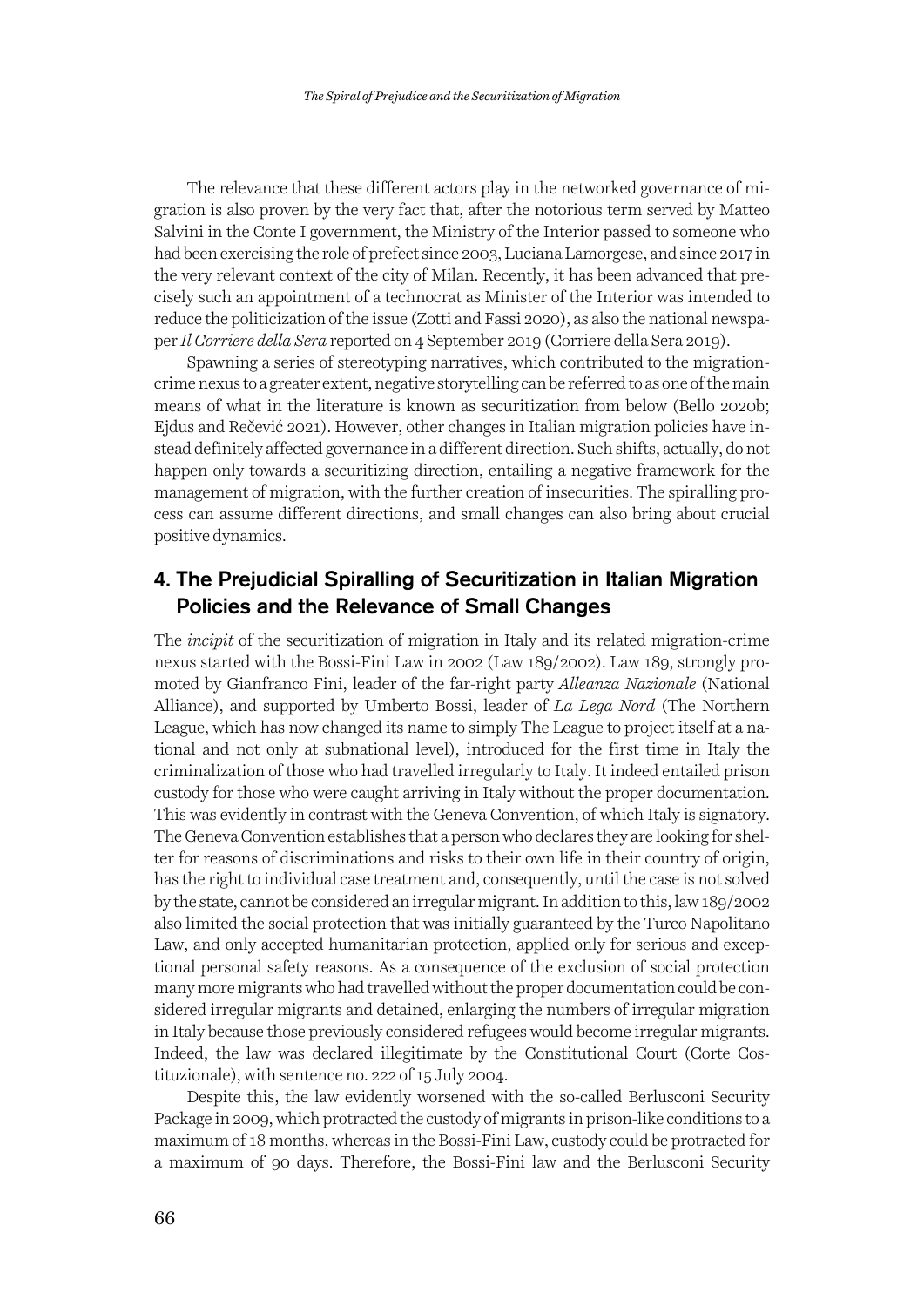#### VALERIA BELLO

Package, rather than providing security for the country, created a migration-crime nexus in Italy, and the growing necessity for persons to hide and travel in even more concealed ways, thus substantially providing big profits for criminal organizations and human traffickers and smugglers. In the literature, some authors have highlighted that the 2003 EU Security Strategy did not consider migration as a threat (Ceccorulli and Lucarelli 2017), and others that it actually did so but not in direct ways, rather only as 'an absent presence' (Squire 2015). Whatever the uptake on this, it is possible to consider the Italian creation of a migration-crime nexus as one of the first of its type.

If the Bossi-Fini Law and the Berlusconi Security Decree were responsible for the migration-crime nexus in Italy and the growing insecurity in the country, with the next governments things did not always improve. In 2015, Renzi's reception decree unpacked a series of institutional problematic practices, although mainly in order to respond to the pressures coming from the European Union as a whole and some EU member states in particular. Such requests were mainly due to the need to manage the exceptional peak in arrivals. Although migration is regulated through national policies, its development depends, indeed, on a variety of actors, external and internal to the country politics (Bello 2017; Léonard and Kaunert 2020a; Strazzari and Grandi 2020); it is thus more correct to speak of a migration networked governance rather than a migration policy (Bee and Bello 2015). The most important consequence that Renzi's reception decree had was on the practices it allowed in reception centres (Bello 2021). Indeed, Renzi, with the aim of increasing room in reception centres for migrants, made it possible to convert any forprofit businesses that included allocation services (B&B apartments, hotel, small farms, etc.) into an extraordinary reception centre (CAS).

Before Renzi's reception decree, according to the Turco Napolitano Law and the Consolidated Act, the establishment of reception centres was limited to organizations which could prove adherence to an entire set of criteria. Such requisites slowed down the selection process of the state, but guaranteed that these places would all include the needed best practices to deal with migrants and refugees. Indeed, before the Bossi-Fini Law and Berlusconi's and Renzi's respective decrees, and thanks to the Turco Napolitano Law and the Consolidated Act of 1998, Italy was able to develop an excellent network of receptions centres (SPRARs), as these were already constructed on the basis of wellpondered limitations and practices evinced from other European countries which became net immigrant recipients long before Italy. Therefore, the creation of CAS centres jeopardized the excellent settings of the Italian system of reception created by the Turco Napolitano Law and the Consolidated Act. The idea was to use these extraordinary reception centres only for the peak of arrivals. Nonetheless, the CAS extraordinary reception centres became the rule and not the exception in the system, hosting the vast majority of migrants (Italian Chambers of Deputies, 2019b). The evident mistake in Renzi's decision was to consider that he could increase rooms in the reception system using a cheap measure. Instead of increasing human resources in the state apparatus to deal with the growing exigencies of the receptions system, and providing more funds for the centres already experienced in dealing with integration, Renzi's reception decree lowered the standards of the Italian reception centres.

However, it was only in late 2018 and early 2019, with Salvini's decrees, that the situation deteriorated, producing important insecurities, as a consequence of his evident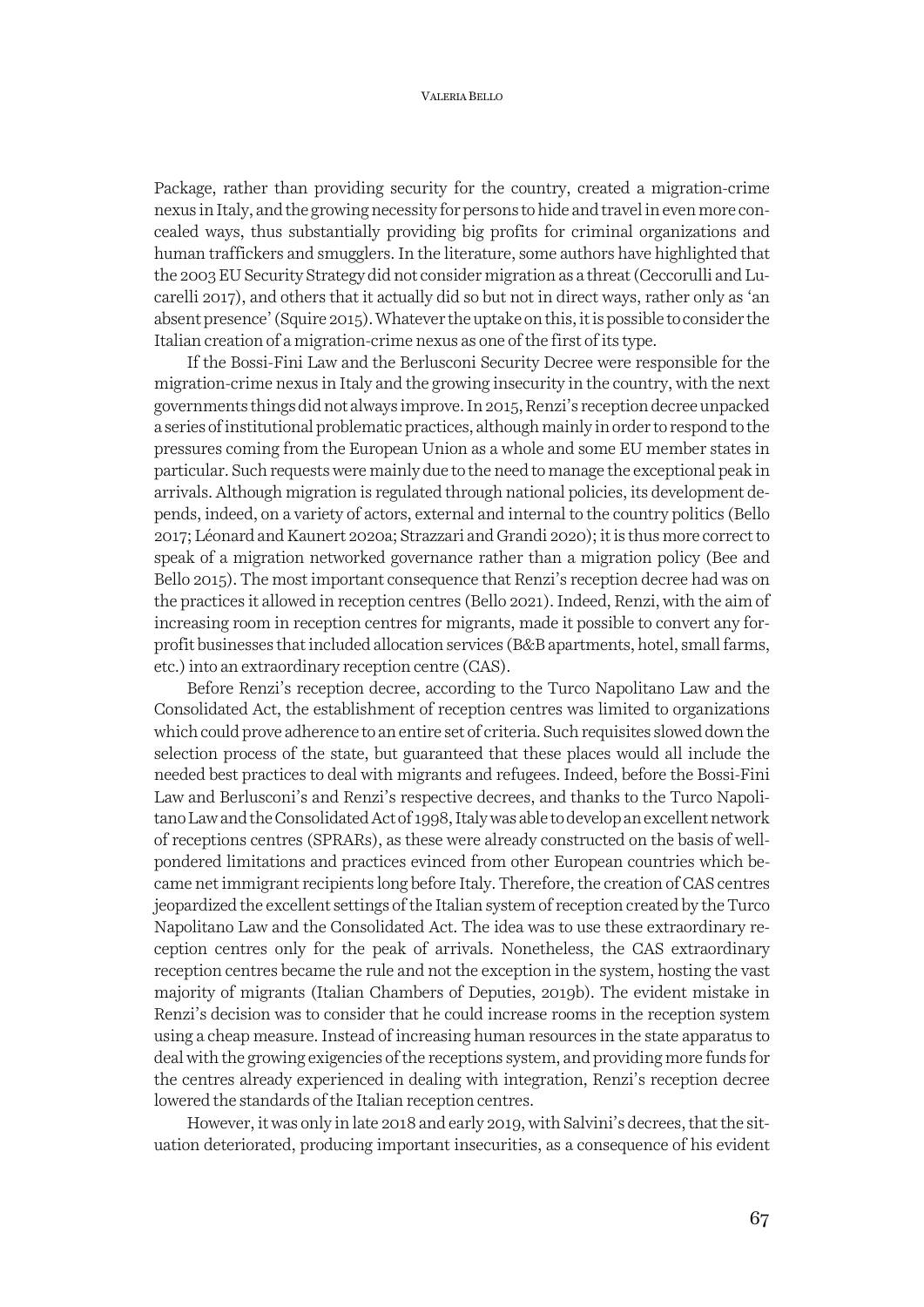prejudicial approach towards migrants and diversity more generally. The problem of Salvini's decrees was not only the closure of ports to those boats which had rescued persons seeking refuge but, most crucially, also the decision to cut funds for SPRARs and to suspend the integration services for those whose refugee status was already recognized. Such a decision entailed very negative practices: many refugees with their status already recognized (and so not individuals in irregular situations) were obliged to leave SPRAR centres and were left to wander the streets. Entire families became homeless after the closure of some important SPRARs. A decision of this sort evidently created a lot of insecurities for both those refugees left unprotected all of a sudden and for citizens, who had to witness an increase in squatting in their districts (Bello 2021; La Repubblica 14 June 2019).

Insecurity in the field of migration has willingly been used as a seed in an attempt to generate an electoral yield for the party *La Lega* (The League). However, the political strategy has not been so advantageous to *La Lega* itself as it was for its direct competitor, the even more far-right Italian politician, Giorgia Meloni. It has actually polarized the debate to an extent that has only created more resonance for the even more extremist far-right politics of Fratelli d'Italia, which is now, according to opinion polls, the most popular Italian party, with over 20% of the vote share (Demos 2021).

When she took charge, Luciana Lamorgese gradually removed all those elements that have entailed the creation of a nexus between migration, insecurities and crime. In October 2020, she issued a new decree which encompassed migration and other domestic issues, thus strategically removing it from the 'security domain' where first Bossi and Fini, then Berlusconi and then Salvini had placed it. The decree was then converted into law by Parliament on 18 December 2020 (Law 18 December 2020 n. 173). In addition to this, the website of the Ministry of the Interior now refers only to the Consolidation Act (Testo Unico) of the Discipline of Immigration and the Regulations of the Condition of the Foreigner of 1998, which followed the Turco Napolitano Law in 1998, and to Gentiloni's Inter-Ministerial Decree of 21 July 2017. Therefore, it does not make any reference to any of the decrees that were previously identified as problematic for the positive development of migration, particularly because they included discriminatory elements (Bello 2021). To consider that these political decisions played a minor role is very misleading, because they can be key to stopping the migration-crime nexus and the scapegoating of refugees and migrants by part of unscrupulous far-right leaders. The consequences in practices and attitudes are already visible: Demos' data show that prejudice diminished from 46% in September 2017 to 27% in September 2021 and the favourable position towards receiving immigrants in Italy has also importantly increased (Demos 2021). Indicative of how the general feeling of Italians has depended also on the policy decisions is the fact that in 2015 and 2016, 72% and 73% of those interviewed were favourable to *jus soli*. This went down to 59% in 2017 and has now returned to a very high level: 75% of those responding to the surveys.

### 5. Conclusions: The Complexity of Small Changes in Italian Migration Governance

An analysis of the spiralling effect of prejudice in Italian migration policy and the networked governance of migration shows that the only way to disentangle the migration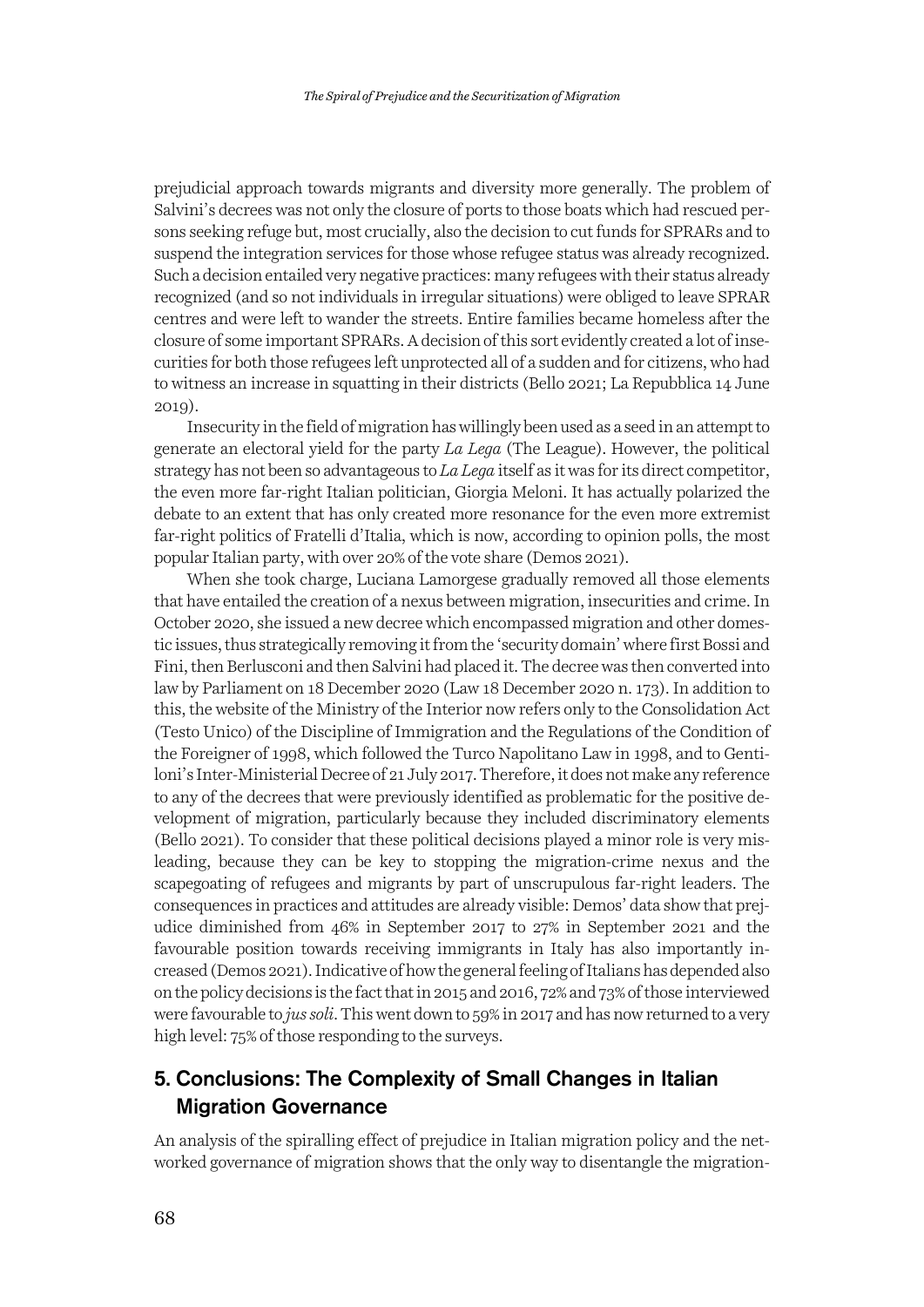crime nexus is to operate at its root causes by ensuring that discriminatory cognitions do not intervene in any of the steps that constitute the regulation of human mobility. As this paper has shown through a document analysis of policies and a process-tracing analysis, the politicization and consequent criminalization of migration in the country have happened through the role of an array of actors, both internal to the state and external to it, acting at different levels (supranational, national and subnational) in dealing with migration. Although it is true that in the past itwas possible to discern that the link between migration and insecurities in Italy did not suddenly happen in a single act, the idea that changes across governments have not mattered would be entirely misleading.

An attentive analysis of Italian migration policies and their consequences for practices in the broader governance of human mobility in the country, illustrates that small changes have had a huge impact on daily life and the creation or the dissolution of social tensions. For this reason, it is claimed that in Italy it is possible to identify a networked governance of migration, which connects the development of policies with certain practices in reception centre management and the development of prejudicial ideas that spread through narratives, thus heightening and reinforcing the process of securitization. Such a networked governance of migration has contributed to spiralling prejudicial dynamics and thus reinforcing the migration-crime nexus, for which the analysis presented in the previous section was able to identify an increasing securitization of migration for the years 2002-2018 in Italy. Some of these policies have actually entailed discriminatory practices that have generated a spiralling of the securitization of migration and its related migration-crime nexus. The aggravation of the nexus between migration and crime has been *in crescendo* in Italian migration policies, being orchestrated initially through the Bossi-Fini law, escalating through Berlusconi's security decree, being mismanaged through Renzi's reception decree, and finally spiralling as a consequence of the intended securitizing moves of Salvini's two Security Decrees.

As a consequence, the spiralling of prejudice in Italy has had its exaltation in the populistic rule of the domain enacted by Matteo Salvini when he was Minister of the Interior during the Conti I government. Such a twist was particularly achieved through a series of acts serving the purpose of generating more insecurities for both migrants and the rest of the population and self-fulfilling the 'threat of migration'. Salvini's security decrees were therefore an unscrupulous means to contributing to insecurities for everyone in order to capitalize this in a general feeling of unease that would boost votes for the League party, which made the scapegoating of migrants the core of its campaign. However, if the aim was to politically profit from such aversion in terms of votes, Salvini miscalculated its effects, which were much more beneficial to the most extremist farright party, Fratelli d'Italia, which has evidently gained political power, than for La Lega. The consequences of this technique of governing the issue were crucial in the development of more hostile attitudes in the general population.

As elucidated through the process-tracing analysis and the document analysis presented in this article, the Conte II government appointed a prefect, Luciana Lamorgese, and not a political leader as Minister of the Interior, possibly to counteract such political use of the migration issue. This appointment was then renewed in Mario Draghi's government. The dismantling of the migration-crime nexus by Luciana Lamorgese through the decree then adopted by Law 173 of 18 December 2020 is already playing an important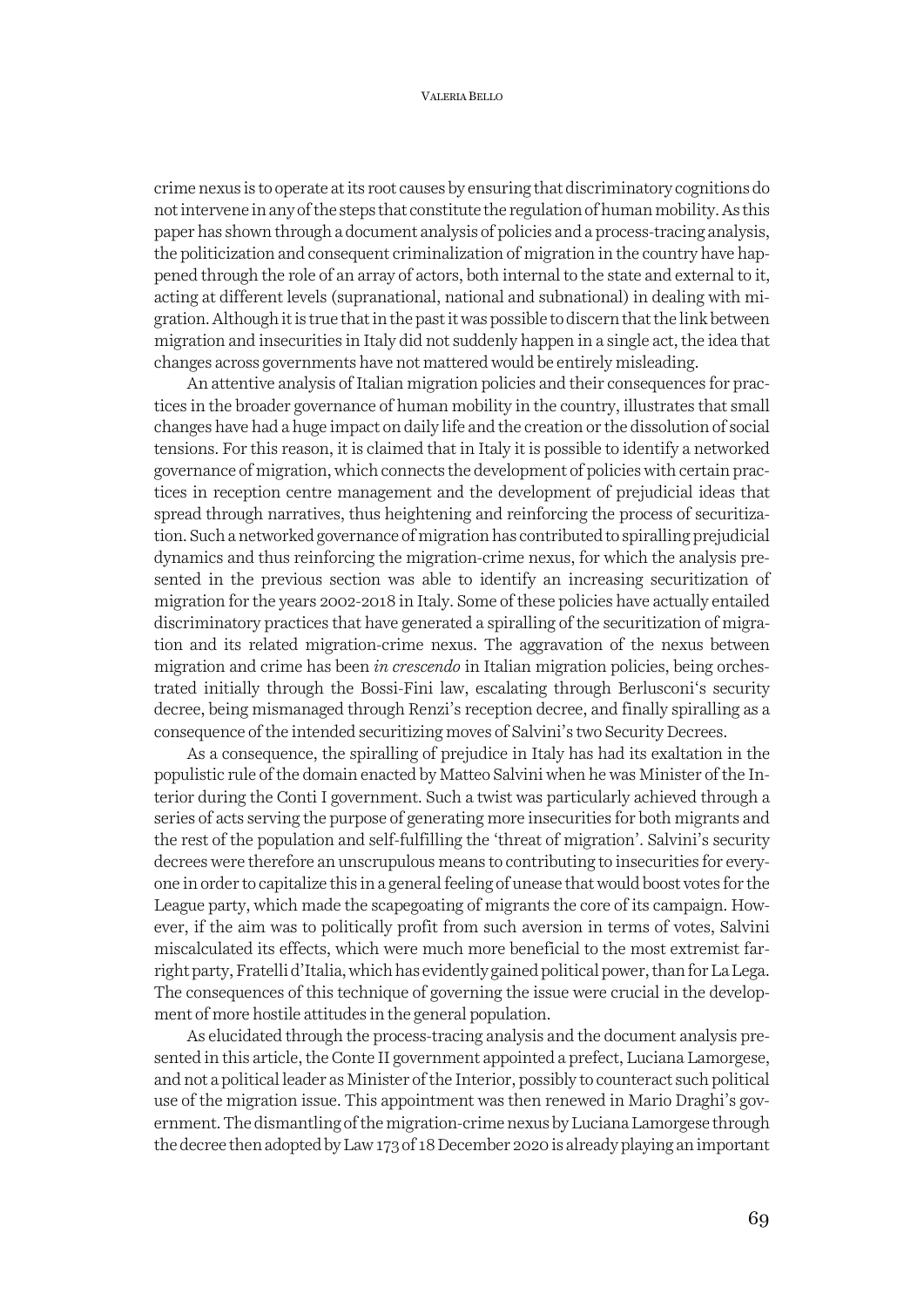role in the entire governance of migration in Italy, as shown by its effects on practices. As highlighted in the previous section, prejudice has decreased importantly in the country from 2017 according to recent data, lowering from 46% in September 2017 to 27% in September 2021. However, the volume of irregular migration and the migration crime nexus which is constructed through legal dispositions would decrease further if *jus culturae* became a reality.

Such evidence proves that small changes in migration policies become very relevant in more general networked migration governance and can create a spiralling process either in a negative securitizing direction or in a positive one, as claimed by the framework of the spiralling of the securitization of migration (Bello 2020).

### **References**

Adorno, T., Frenkel-Brunswick, E., Levinson, D. J. and Nevitt Sanford, R. (1950) *The Authoritarian Personality*. Norton: New York.

Allport, G. W. (1954) *The nature of prejudice*. Garden City, NY: Doubleday.

- Ambrosini, M. (2020). *L'invasione immaginaria. L'immigrazione oltre i luoghi comuni*. Roma, Bari: Laterza.
- Ambrosini, M. (2018) *Irregular Immigration in Southern Europe*. London: Springer.
- Balzacq, T. eds. 2010. *Securitization Theory. How Security Problems Emerge and Dissolve*. London and New York: Routledge.
- Bee, C. and Bello, V. 2009. 'A European Model of Public Sphere. Toward a Networked Governance.' In Harrison, J and Wessels, B. eds. *Mediating Europe: New media, Mass Communications and the European public sphere*, Oxfrod and New York: Berghahn Books. pp.128-149.
- Bello, V. 2021. 'Normalizing the exception: prejudice and discriminations in detention and extraordinary reception centres in Italy'. *International Politics*. https://doi.org/10.1057/s41311-021-00290-8
- Bello, V. 2020a. 'The spiralling of the securitisation of migration in the EU: from the management of a 'crisis' to a governance of human mobility?'. *Journal of Ethnic and Migration Studies*. DOI: 10.1080/1369183X.2020.1851464
- Bello, V. 2020b. 'The role of non-state actors' cognitions in the spiralling of the securitisation of migration: prejudice, narratives and Italian CAS reception centres.' *Journal of Ethnic and Migration Studies.* DOI: 10.1080/1369183X.2020.1851472
- Bello, V. 2017. *International Migration and International Security. Why Prejudice is a Global Security Threat.* London and New York: Routledge.
- Bigo D. 2002. Security and Immigration: Toward a Critique of the Governmentality of Unease. *Alternatives*, 27(1\_suppl): 63-92. doi:10.1177/03043754020270S105
- Blangiardo, G.C., & Ortensi,L.E. (2020). 'Migration in Italy'. In V. Cesareo. Ed. *The Twentyfifth Italian Report on Migrations 2019*. Fondazione ISMU, pp. 19-29. Available at: https://www.ismu.org/wp-content/uploads/2019/12/XXV-report-on-migrations-2019.pdf
- Bourbeau, P., & Vuori, J. A. 2015. 'Security, resilience and desecuritization: multidirectional moves and dynamics'. *Critical Studies on Security*, 3 (3), 253-268. https://doi.org/10.1080/21624887.2015.1111095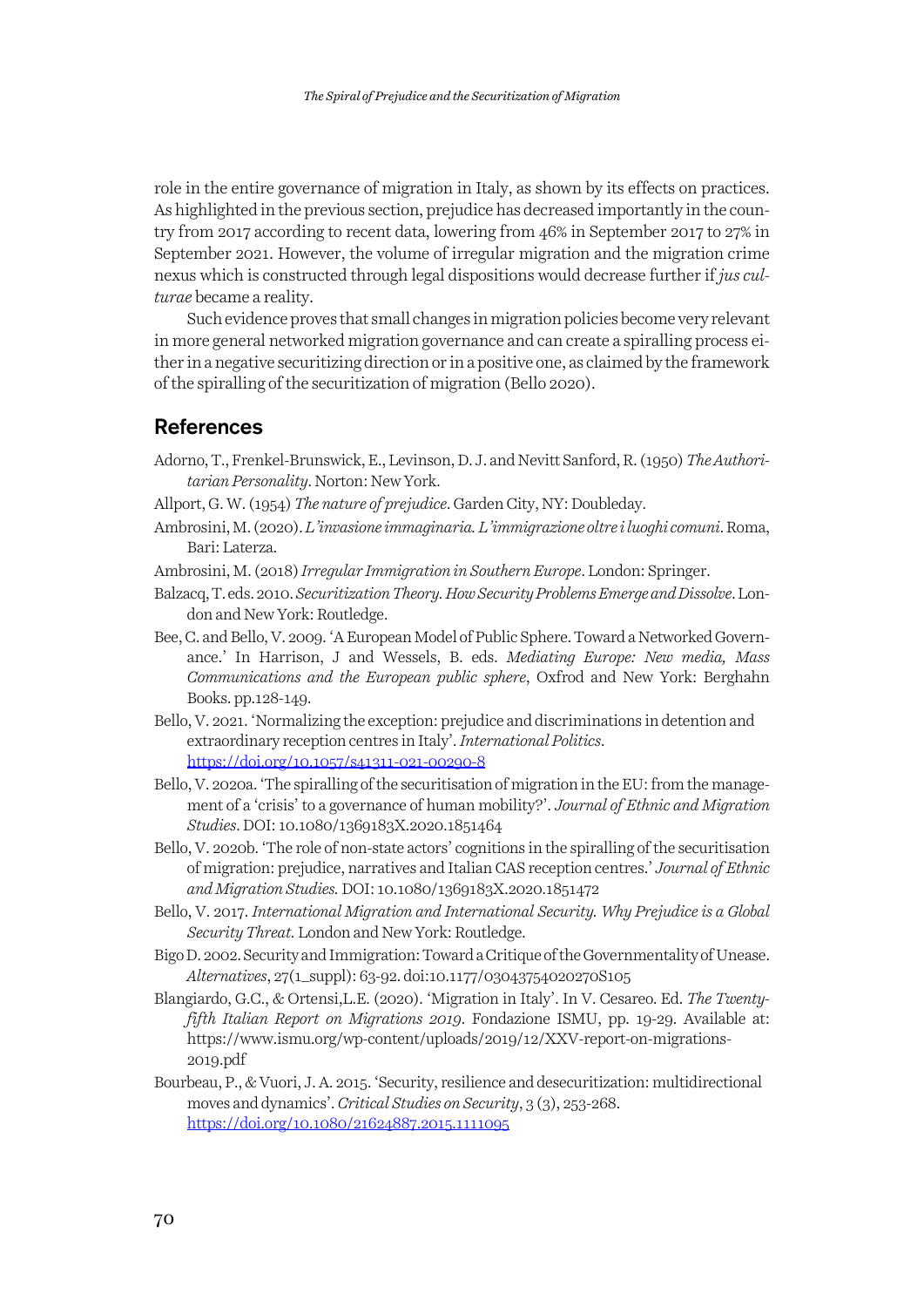- Buzan, B., & Waever, O. (2009). Macrosecuritisation and security constellations: Reconsidering scale in securitisation theory. *Review of International Studies*, 35(2), 253-276. doi:10.1017/S0260210509008511
- Castles, S. and Davidson, A. 2000. *Citizenship and Migration: Globalization and the Politics of Belonging*. London and New York: Routledge.
- Ceccorulli, M. and Lucarelli, S. 2017. 'Migration and the EU Global Strategy: Narratives and Dilemmas.' *The International Spectator*, 52(3): 83-102, DOI: 10.1080/03932729.2017.1332850
- Checkel, J. T. and Bennet, A., eds (2012) *Process Tracing. From Metaphor to Analytic Tool. Simons Papers in Security and Development*. Simon Fraser University: Vancouver, Canada.
- Crepaz, K. 2020. 'Overcoming Borders: The Europeanization of Civil Society Activism in the "Refugee Crisis"' In the Special Issue edited by Bello, V. and Léonard, S. (eds), *Journal of Ethnic and Migration Studies*.
- D'Agostino, M. (2017) 'Beyond the Perimeter of Depoliticization. The Evolution of the Global Governance of Refugees and its Territorialisation in Calabria.' Partecipazione e Conflitto,  $10(2):544-568$ .
- Della Porta, D. 2018. *Solidarity Mobilizations in the 'Refugee Crisis': Contentious Moves*. Palgrave MacMillan.
- Della Porta, D. and Steinhilper, E. 2021. *Contentious Migrant Solidarity. Shrinking Spaces and Civil Society Contestation.*London and New York: Routledge.
- Demos. 2021. 'La paura dell'accoglienza. Serie storica'. http://www.demos.it/a01895.php
- Diamanti, I. 2019. 'Il distacco fra rappresentazione e percezione. Lo spettacolo delle migrazioni fa meno paura.' Notizie Senza Approdo. Settimo rapporto Carta di Roma, 3-5. Available at: https://www.cartadiroma.org/wp-content/uploads/2019/12/CdR-Report-2019\_FInal.pdf.
- Dovidio, J.F. 2001. 'On the Nature of Contemporary Prejudice: The Third Wave.' *Journal of Social Issues*, 57(4): 829-849.
- Ejdus, F. and Rečević, T. 2021. Ontological Insecurity as an Emergent Phenomenon
- European Psychologist 2021 26:1, 29-44.
- Fontana, I. 2021 'The human (in)security trap: how European border(ing) practices condemn migrants to vulnerability'. *International Politics*. https://doi.org/10.1057/s41311-020- 00268-y
- Geddes, A. and Petracchin, A., 2020. 'Italian migration policy and politics: Exacerbating paradoxes.' *Contemporary Italian Politics*. Doi: 10.1080/23248823.2020.1744918.
- George, A. L. and Bennet, A. (2005) *Case Studies and Theory Development in the Social Sciences*. MIT Press: Cambridge, MA.
- Greenhill, K. M. 2010. *Weapons of Mass Migration: Forced Displacement, Coercion and Foreign Policy*. Ithaca, NY: Cornell University Press.
- Huysmans, J. 2006. *The Politics of Insecurity. Fear, Migration and Asylum in the EU*. Routledge: London and New York.
- Huysmans, J. and V. Squire. 2010. 'Migration and security.' In: Dunn Cavelty, M. and V. Mauer, eds. *The Routledge handbook of security studies*. Milton Park, Abingdon, Oxon: Routledge.
- La Repubblica (14 June 2019) 'Immigrati. La protezione umanitaria resiste al Decreto Salvini'. Online Available at: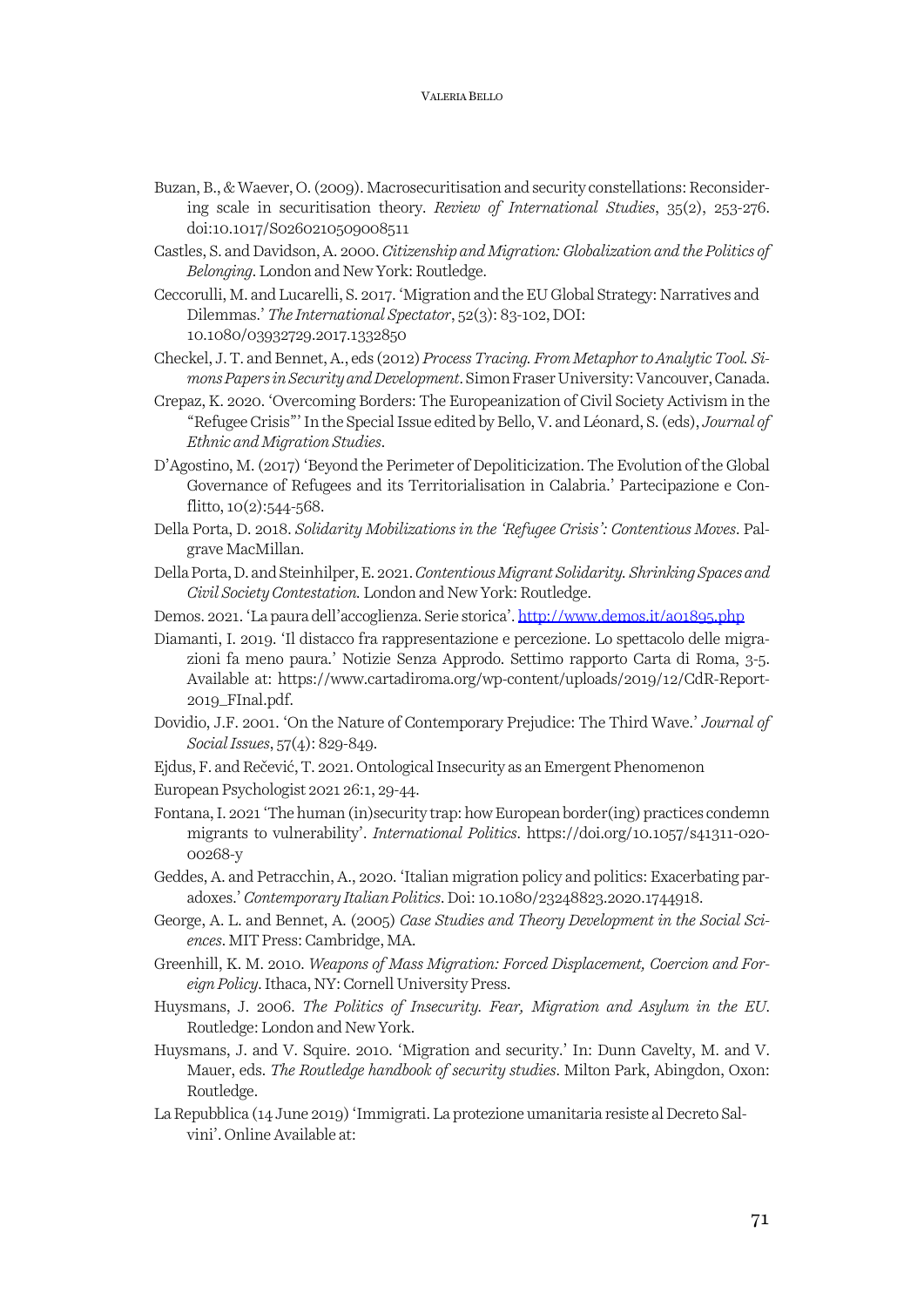https://www.repubblica.it/solidarieta/immigrazione/2019/06/14/news/immigrati-228752131/?refresh\_ce (last retrieved on 11 November 2019).

- Léonard, S. and Kaunert, C. 2020a. *Refugees, Security and the European Union*. London and New York: Routledge.
- Léonard, S. and Kaunert, C. 2020b. The securitisation of migration in the European Union: Frontex and its evolving security practices, Journal of Ethnic and Migration Studies, DOI: 10.1080/1369183X.2020.1851469
- Maguire, M. 2015. "Migrants in the Realm of Experts: The Migration–Crime–Terrorist Nexus After 9/11." In Lazaridis, G. and K. Waadia, eds. The Securitization of Migration in the EU. Debates Since 9/11. Basingstoke and New York: Palgrave Macmillan.
- Mitchell, K. and Sparke, M. 2018. 'Hotspot geopolitics versus geosocial solidarity: Contending constructions of safe space for migrants in Europe', *Environmentand Planning D: Society and Space* 0(0): 1-21.
- Oppermann, K. and Spencer, A. (2018) 'Narrating success and failure: Congressional debates on the "Iran nuclear deal"' European Journal of International Relations 24(2): 268-292. https://doi.org/10.1177/1354066117743561
- Panebianco, S. 2021. 'Human security at the Mediterranean borders: humanitarian discourse in the EU periphery'. *International Politics*. https://doi.org/10.1057/s41311-021-00316-1
- Panebianco, S. 2020. 'The EU and migration in the Mediterranean: EU borders' control by proxy.' *Journal of Ethnic and Migration Studies*. DOI: 10.1080/1369183X.2020.1851468
- Pettigrew, T. 1980. 'Prejudice.' In S. Themstrom, A. Orlov & O. Handlin (eds) *The Harvard Encyclopaedia of American Ethnic Groups*, pp. 820–829. The Belknap Press: Cambridge, MA.
- Pettigrew, T. and Meertens, R.W. 1995. 'Subtle and blatant prejudice in western Europe.' European *Journal of Social Psychology*, 25: 57-75.
- Polanyi, K. (1944) *The Great Transformation*. Beacon Press: Boston, MA.
- Salter, M. B. 2008. 'When the exception becomes the rule: borders, sovereignty, and citizenship.' Citizenship Studies. 12:4, 365-380.
- Strazzari, F., & Grandi, M. 2019. 'Government policy and the migrant crisis in the Mediterranean and African arenas.' *Contemporary Italian Politics*, 11(3), 336-354. Doi: 10.1080/23248823.2019.1644833
- Stritzel, H. and Chang SC. 2015. Securitization and counter-securitization in Afghanistan. *Security Dialogue*, 46(6):548-567. doi:10.1177/0967010615588725
- Squire, V. 2015. 'The Securitisation of Migration: An Absent Presence?' In Lazaridis, G. and Wadia, K. (eds) *The Securitisation of Migration in the EU: Debates Since 9/11*, pp. 19–36. Palgrave Macmillan: Basingstoke and New York.
- Suganami, H. (1998) 'Agents, Structures, Narratives' European Journal of International relations Volume: 5 issue: 3, page(s): 365-386.

https://doi.org/10.1177/1354066199005003004

- Vennesson, P. (2008) 'Case study and process tracing: theories and practices'. In Della Porta, D. and Keating, M., eds (2008) Approaches and Methodologies in the Social Sciences. A Pluralist Perspective, Cambridge, Cambridge University Press: 223-239.
- Vuori, J. 2010. 'Religion bites: Falungong, securitization/ desecuritization in the People's Republic of China.' In Balzacq, T. eds. *Securitization Theory. How Security Problems Emerge and Dissolve*. London and New York: Routledge.
- Waever, O. 1993. 'Securitization and Desecuritization.' In Ronnie D. Lipschutz, ed. *On Security*. New York: Columbia Univeristy Press.